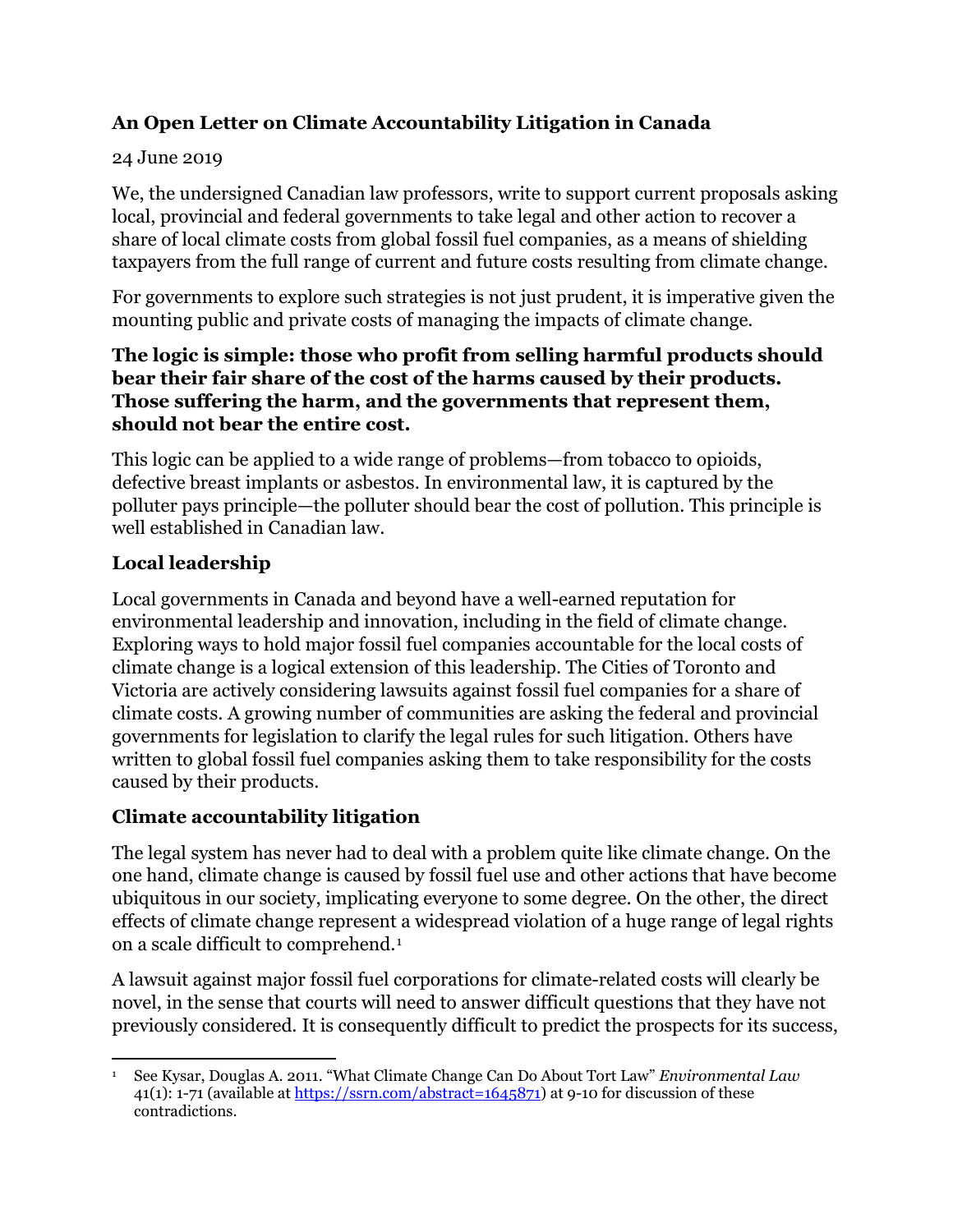because established legal principles will need to be applied in new ways and in a new context.

However, this does not mean that such a lawsuit cannot be won or that local governments should not explore its potential. Such a case would be novel in the same way that the first court cases demanding recognition of indigenous rights or gay marriage, or claiming compensation against tobacco or asbestos companies, were novel. Many members of the legal community viewed such cases as impossible when they were first proposed, and yet they ultimately proved successful.

In our view, existing legal principles could form a solid basis for a lawsuit filed by a local government against fossil fuel companies for local climate costs.[2](#page-1-0) There is also precedent for senior levels of government to expand upon these principles, or address the real or perceived roadblocks to such litigation, through legislation.[3](#page-1-1)

#### **Reasons to act**

There are good reasons for Canadian governments, including local governments, to explore a possible lawsuit against global fossil fuel companies:

- **Litigation may be necessary to protect taxpayers from massive public costs.** Climate change is already increasing government expenses associated with public infrastructure, emergency response, disaster relief and associated costs. These expenses will rise dramatically.[4](#page-1-2) Local governments have limited options to raise new funds to pay these increasing costs and should explore all alternatives to taxpayers paying all of them.
- **Litigation can help solve a global problem.** Litigation can be directed not just at emissions occurring in Canada (as is the case for most Canadian regulations), but also emissions outside Canada that cause harm in Canada.[5](#page-1-3) It

<span id="page-1-0"></span>l <sup>2</sup> For discussion of the legal issues involved in such litigation in a Canadian context, see Collins, Lynda M. and Heather McLeod-Kilmurray. 2014. *The Canadian Law of Toxic Torts* (Toronto: Canada Law Book), pp. 267-294; Doelle, Meinhard, Dennis Mahony and Alex Smith. 2012. "Canada" in Richard Lord et al. (eds), *Climate Change Liability: Transnational Law and Practice* (Cambridge: Cambridge University Press), pp. 525-55.

<span id="page-1-1"></span><sup>3</sup> Collins & McLeod-Kilmurray, ibid., p. 291; Olszynski, Martin Z.P., Sharon Mascher and Meinhard Doelle. 2017. "From Smokes to Smokestacks: Lessons from Tobacco for the Future of Climate Change Liability" *Georgetown Environmental Law Review* 30(1): 1-45 (available at

<span id="page-1-2"></span><sup>&</sup>lt;sup>4</sup> The Insurance Bureau of Canada estimates that public infrastructure costs associated with extreme weather are three times the privately insured losses associated with such events. In 2018, privately insured losses were \$1.9 billion, which would translate to \$5.7 billion in public losses. Insurance Bureau of Canada. 2019. "Severe Weather Causes \$1.9 Billion in Insured Damage in 2018" (16 Jan.) [http://www.ibc.ca/on/resources/media-centre/media-releases/severe-weather-causes-190-million-](http://www.ibc.ca/on/resources/media-centre/media-releases/severe-weather-causes-190-million-in-insured-damage-in-2018)

<span id="page-1-3"></span><sup>&</sup>lt;sup>5</sup> Gage, Andrew and Margarethe Wewerinke. 2015. *Taking Climate Justice into Our Own Hands: A Model Climate Compensation Act* (Vancouver; Porta Vila, Vanuatu: West Coast Environmental Law and Vanuatu Environmental Law Association) (available at [https://www.wcel.org/publication/taking](https://www.wcel.org/publication/taking-climate-justice-our-own-hands)[climate-justice-our-own-hands\)](https://www.wcel.org/publication/taking-climate-justice-our-own-hands).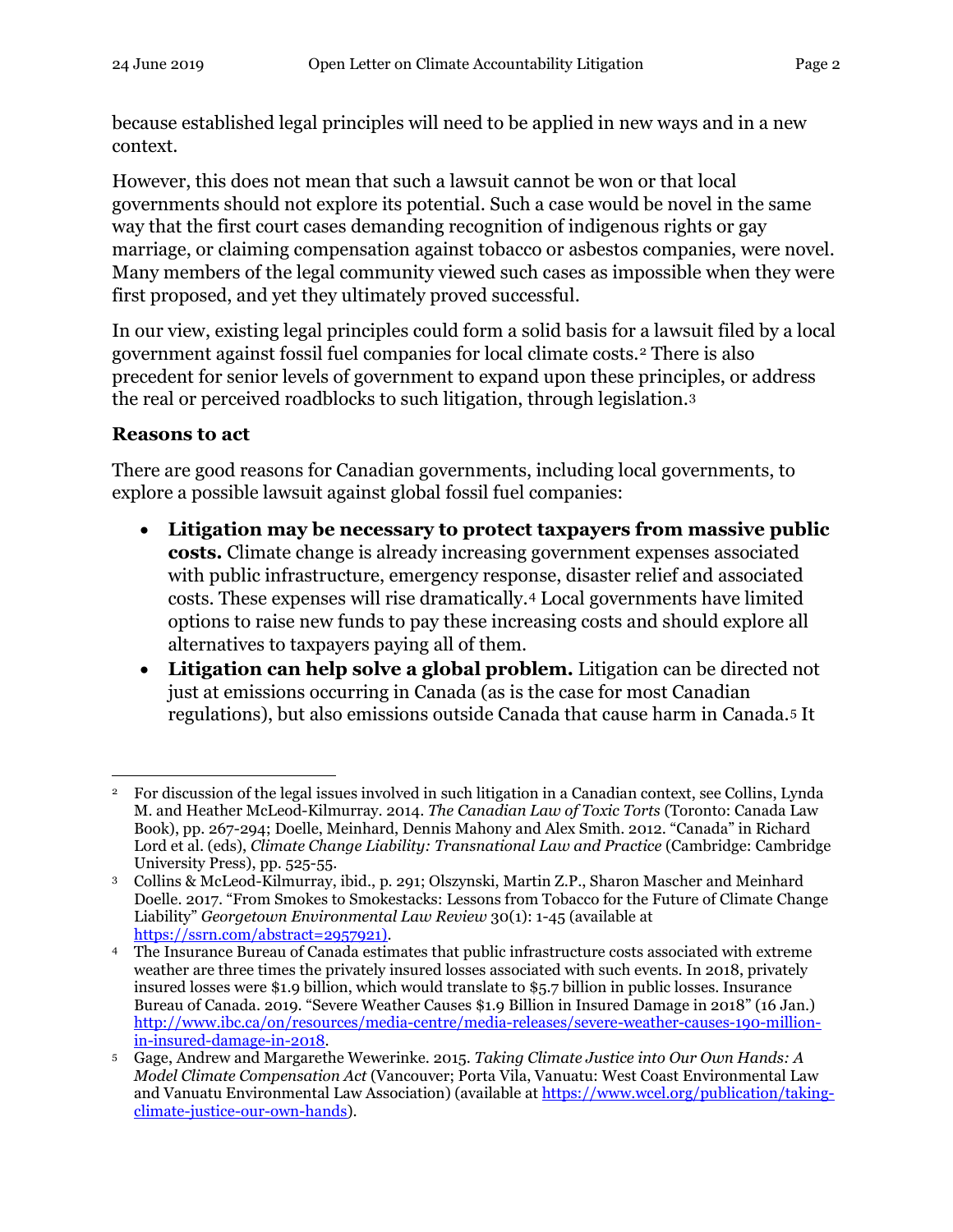therefore has the potential to affect behaviour and business decisions related to climate change at a global level.

- **Litigation can establish accountability for past actions.** Efforts at climate change regulation are aimed mainly at reducing future greenhouse gas emissions, not at remedying harms put in motion by past emissions. Providing remedies for harms caused by past actions is among the main functions of civil litigation. Climate accountability litigation and climate change regulation are thus two complementary pillars of an integrated climate change strategy.
- **Litigation is an appropriate response to a history of corporate deception.** A large body of evidence has been uncovered in recent years demonstrating that fossil fuel companies were well aware that their products would cause harmful climate change, but chose to expand their production and profits while misleading the public and lobbying against climate action.[6](#page-2-0)
- **Advances in climate science make litigation more feasible.** The science of global climate change is increasingly clear and improving all the time. Scientists are increasingly able to draw causal links between localized harms and climate change[7](#page-2-1) and to quantify the proportionate contribution of particular fossil fuel companies to global greenhouse gas emissions.[8](#page-2-2)
- **Global precedents show that climate accountability litigation has potential.** Lawsuits against fossil fuel companies in other countries have confirmed the general validity of these types of claims.[9](#page-2-3) A number of cases in the United States were dismissed at early stages (some of which are under appeal), but these decisions generally hinge on legal principles unique to the US, and some statements of law in those cases are helpful for potential plaintiffs in Canada.

**The alternative to holding fossil fuel companies accountable for a share of climate change costs is that those companies continue to make massive profits from selling fossil fuels while Canadians (and others around the world) bear 100% of the costs.**

<span id="page-2-0"></span> $\overline{\phantom{a}}$ <sup>6</sup> Center for International Environmental Law. 2017. *Smoke and Fumes. The Legal and Evidentiary Basis for Holding Big Oil Accountable for the Climate Crisis* (Washington, DC: CIEL) (available at [https://www.ciel.org/reports/smoke-and-fumes/\)](https://www.ciel.org/reports/smoke-and-fumes/).

<span id="page-2-1"></span><sup>7</sup> Marjanac, Sophie and Lindene Patton. 2018. "Extreme Weather Event Attribution Science and Climate Change Litigation: An Essential Step in the Causal Chain?" *Journal of Energy & Natural Resources Law* 36(3): 265-298; Frumhoff, Peter C., Richard Heede and Naomi Oreskes. 2015. "The Climate Responsibilities of Industrial Carbon Producers" *Climatic Change* 132: 157-171.

<span id="page-2-2"></span><sup>8</sup> Heede, Richard. 2014. "Tracing Anthropogenic Carbon Dioxide and Methane Emissions to Fossil Fuel and Cement Producers, 1854–2010" *Climatic Change* 122: 229-241; Frumhoff, Heede & Oreskes, ibid.

<span id="page-2-3"></span><sup>9</sup> Although no court has ruled on a climate damages case on its merits, the Higher Regional Court of Hamm in Lluiya v. RWE, in a decision dated 30 November 2017 ruled that a claim against German Coal giant RWE had a basis in law and should proceed to an evidentiary hearing (unofficial translation available a[t https://germanwatch.org/sites/germanwatch.org/files/announcement/20812.pdf\)](https://germanwatch.org/sites/germanwatch.org/files/announcement/20812.pdf). The Philippine Human Rights Commission has conducted hearings into the role of 47 private global fossil fuel companies in violating human rights through their contribution to climate change [\(http://climatecasechart.com/non-us-case/in-re-greenpeace-southeast-asia-et-al/\)](http://climatecasechart.com/non-us-case/in-re-greenpeace-southeast-asia-et-al/).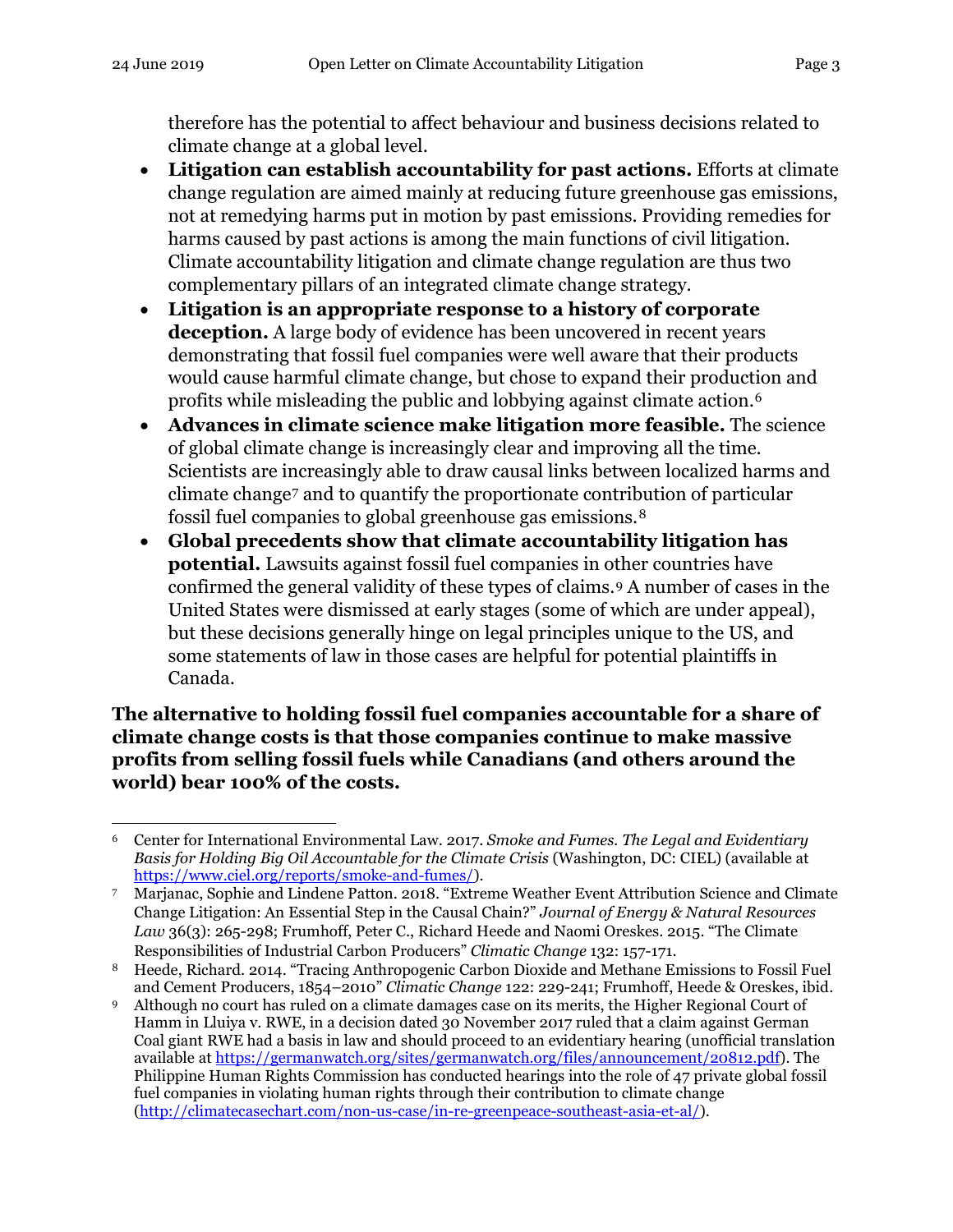One of the purposes of tort law is to ensure that businesses incorporate the full costs of their products, to ensure that they have an incentive to improve their behaviour over time.

It is important to emphasize that exploring climate accountability litigation and related strategies is not an attack on Alberta or the Canadian energy sector. Rather, such strategies can help level the global playing field, rewarding Canadian energy companies that invest in emissions reducing technologies and support sensible climate policies.

## **Conclusion**

As climate change worsens, local governments will struggle to deal with the rising costs of building climate resilient infrastructure and communities and of dealing with the impacts of climate disasters. It is critical that communities begin to assess how they will pay for these costs and explore whether private parties that have made a globally significant contribution to causing climate change should pay some share of those costs.

Sincerely,

- 1. Jane Bailey, Professor, Faculty of Law/Faculté de Droit, University of Ottawa/Université d'Ottawa
- 2. Oliver M. Brandes, Co-Director, POLIS Project on Ecological Governance; Associate Director, Centre for Global Studies; Adjunct Professor, Faculty of Law and School of Public Administration, University of Victoria
- 3. Lynda M Collins, Professor, Centre for Environmental Law & Global Sustainability, Faculty of Law, University of Ottawa
- 4. Neil Craik, Associate Professor, School of Environment, Enterprise and Development, University of Waterloo
- 5. Deborah Curran, Associate Professor, Faculty of Law and School of Environmental Studies, University of Victoria
- 6. Dr. Meinhard Doelle, Professor of Law, Schulich School of Law, Dalhousie University
- 7. Patricia L Farnese, Associate Professor, College of Law, University of Saskatchewan
- 8. Patrícia Galvão Ferreira, Assistant Professor in Transnational Law, Faculty of Law, University of Windsor
- 9. Martha Jackman, Professor, Faculty of Law, University of Ottawa
- 10. Jasminka Kalajdzic, Associate Professor, Faculty of Law, University of Windsor
- 11. Charis Kamphuis, Assistant Professor, Faculty of Law, Thompson Rivers University
- 12. Arlene Kwasniak, Professor Emerita, Faculty of Law, University of Calgary
- 13. François Larocque, professeur titulaire, Faculté de droit (Section common law), Université d'Ottawa
- 14. Jean Leclair, Professeur titulaire, Faculté de droit, Université de Montréal
- 15. Jason MacLean, Assistant Professor, College of Law, University of Saskatchewan
- 16. Sharon Mascher, Professor, Faculty of Law, University of Calgary